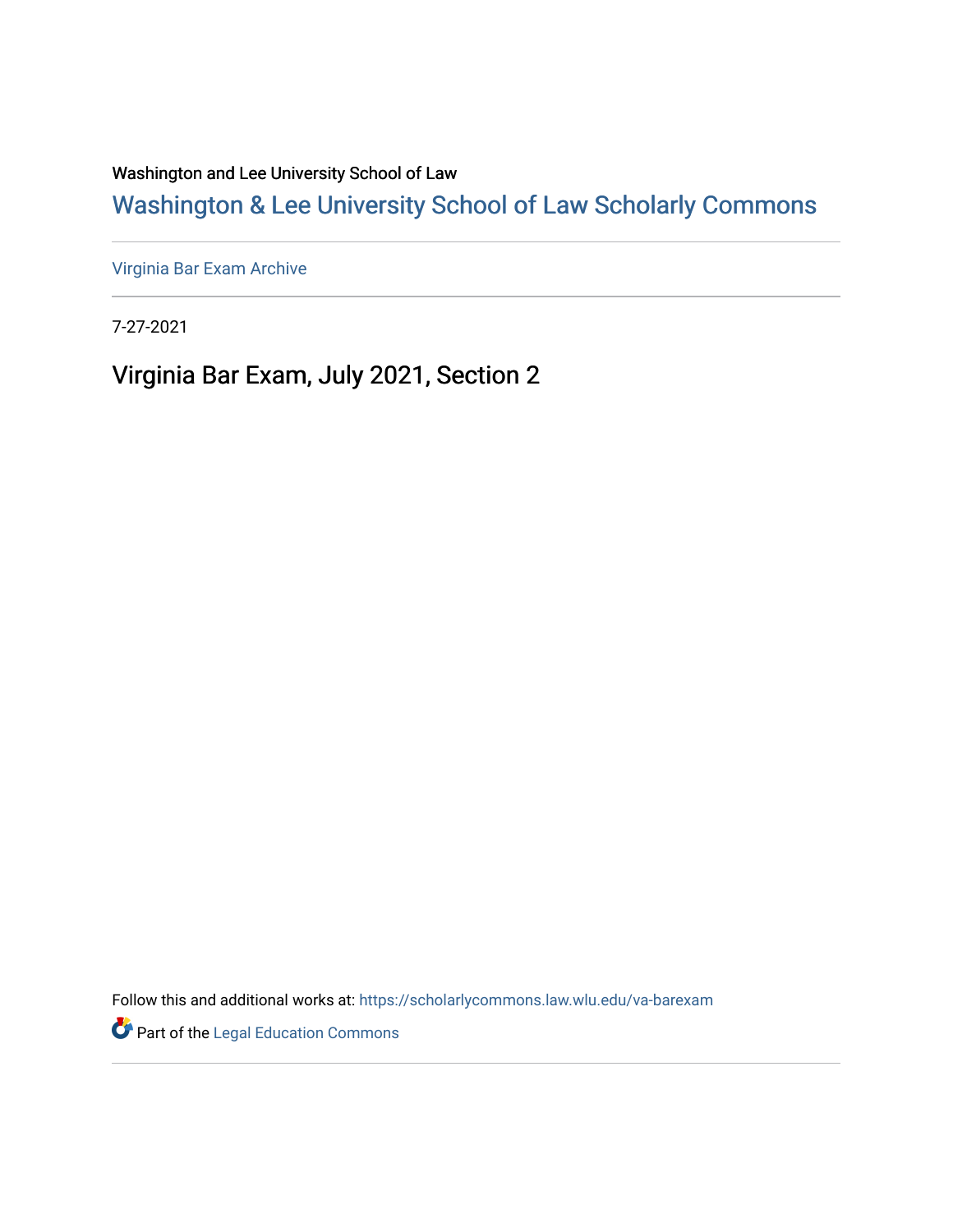## VIRGINIA BOARD OF BAR EXAMINERS Richmond, Virginia – July 27, 2021

## GREEN BOOKLET - Write your answer to Question 6 in the GREEN Answer Booklet 6

**6.** Dr. Jones was a graduate of State University and a proud supporter of the State University medical school. It was his desire to endow a chair for the medical school to help recruit medical professors. He contacted the medical school and was referred to the Alumni Association (AA). He began discussions with representatives of the AA and they developed a plan together.

Dr. Jones owned a commercial property in Danville, Virginia. It was worth approximately \$800,000. It had an existing mortgage held by Dominion Federal Bank (Bank) in the amount of \$600,000. The Danville property was fully occupied with tenants and making a profit for Dr. Jones. One tenant was a national chain with a ten-year lease which generated rent sufficient to pay off the mortgage on the property in eight years by regular monthly payments. After lengthy discussions, Dr. Jones and the AA agreed that Dr. Jones would provide a deed of gift to the Danville property and that the equity he donated would endow the chair. Dr. Jones had a deed of gift prepared which stated that the Danville property donated "was subject to a deed of trust held by Bank and that the Grantee (AA) does hereby assume payment of such obligation and agrees to hold the Grantor (Dr. Jones) harmless from further liability on such obligation." The deed was not signed by a representative of the AA, nor was there a place for a signature. The deed was prepared by Dr. Jones' attorney. After reading the deed, Dr. Jones advised his attorney that it was correct and signed the deed of gift. Dr. Jones mailed the signed deed to the AA.

The AA recorded the deed in the Circuit Court for the City of Danville and hired a management company to manage the Danville property. The accountants for the AA listed the Danville property as an asset of the AA, and the obligation to Bank as a liability. The property management company collected the rents, paid the mortgage, and profit was credited to Dr. Jones as a charitable donation. Unfortunately, four years later, the economy of Danville began to falter, the national chain renting the commercial property went bankrupt and ceased paying rent, and the management company did not have enough income to pay the mortgage. There was a balance of \$300,000 due on the mortgage at this point.

Bank contacted Dr. Jones about payment of the note. Dr. Jones demanded that the AA pay the note under the language contained in the deed. The AA refused. Dr. Jones paid off the mortgage under protest and sued the AA for indemnity.

### **How should the court rule on each of the following arguments made by AA in response to Dr. Jones' lawsuit:**

- **(a) that no representative of the AA signed the deed of gift to the Danville property and therefore the AA is not bound by the terms of the deed? Explain fully.**
- **(b) that the agreement between Dr. Jones and the AA regarding the Danville property is not enforceable pursuant to the Statute of Frauds? Explain fully.**

*(continued on next page)*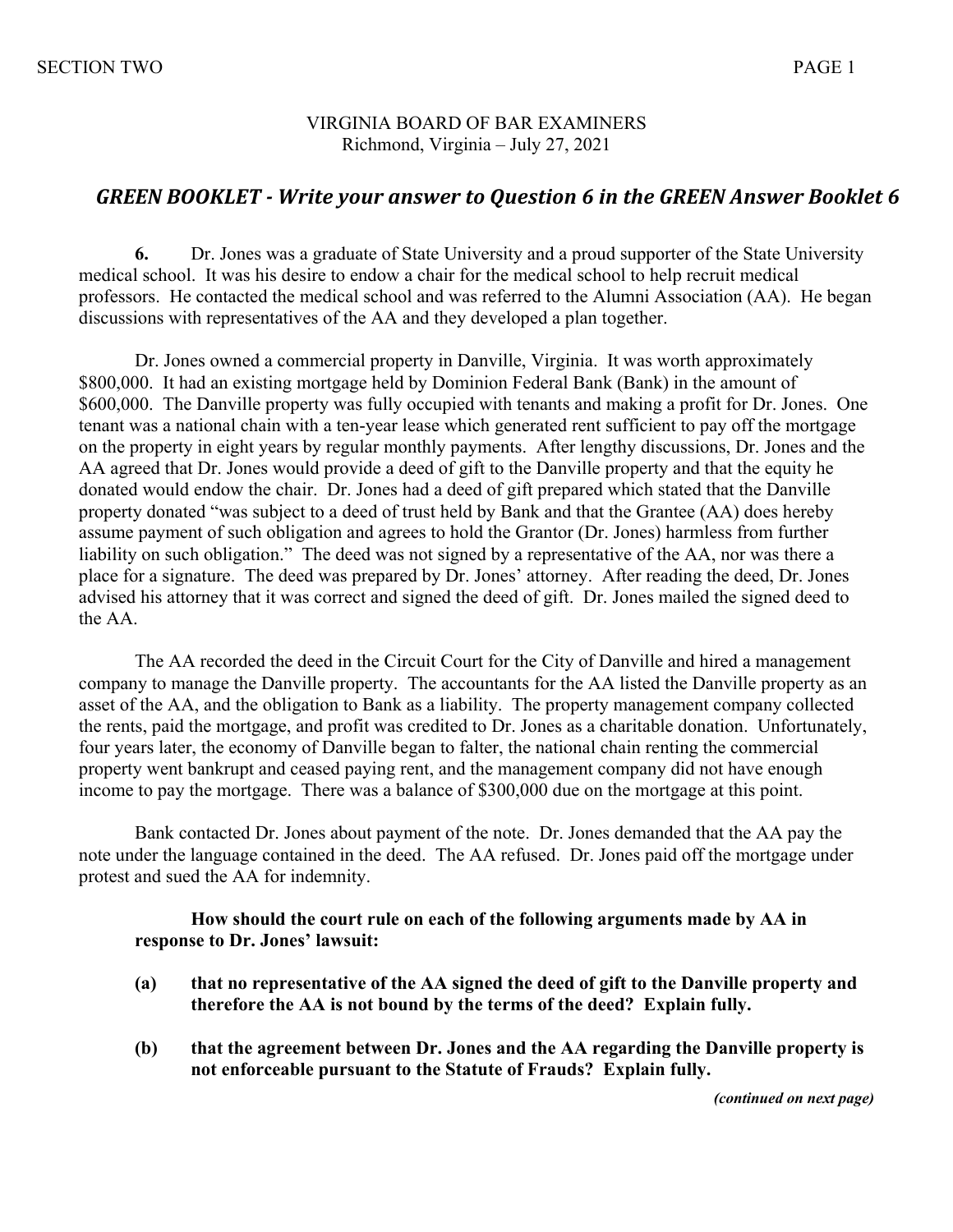- **(c) that during discussions with Dr. Jones, the AA advised Dr. Jones that the AA would not assume the loan owed to Bank and now argues that it should be allowed to introduce evidence of these conversations to avoid indemnity to Dr. Jones? Explain fully.**
- **(d) that the AA claims it can avoid indemnity to Dr. Jones on the ground that there was a mistake of fact? Explain fully.**

#### **\* \* \* \* \***

# **PURPLE BOOKLET** - Write your answer to Question 7 in the PURPLE Answer Booklet 7

**7.** James Donovan was arrested in New York by Federal Bureau of Investigation (FBI) officers and charged with interstate transportation and sale of stolen property. The FBI seized and declared forfeited property worth \$500,000 belonging to Donovan. All proceedings against Donovan were brought in the U.S. District Court for the Southern District of New York.

Donovan retained Arnold Austin, an attorney residing in and practicing criminal defense law in New York City (which is within the Southern District of New York), to defend him on the stolen property charges and in the related civil forfeiture proceeding to recover the seized property. Donovan entered into a written contingency fee arrangement by which he agreed to pay Austin 40% of the value of any property recovered from forfeiture.

Austin, recognizing that his experience in forfeiture proceedings was limited, searched online internet sources and found Linda Long, a lawyer residing and practicing in Harrisonburg, Virginia, who appeared to be highly qualified in defending civil forfeiture proceedings in U.S. district courts. With Donovan's consent, Austin associated Long as co-counsel and entered into a written agreement reciting that Austin would keep the first one-fourth of any fee earned in the civil forfeiture proceeding and that Austin and Long would share the remaining three-fourths in proportion to the amount of time each spent working on the forfeiture matter.

Although they never met face-to-face, Austin and Long exchanged from their respective offices in Virginia and New York several telephone calls, letters, and e-mails related to Donovan's defense. Before the trial, Austin and the U.S. Attorney reached a plea bargain in which Donovan pleaded guilty to a lesser offense, and the U.S. Attorney agreed to release the \$500,000 worth of property from forfeiture. Donovan then paid Austin \$200,000 as the agreed 40% contingency fee.

Asserting that Long had not performed any meaningful work on the case, Austin declined to pay Long any part of the contingent fee. Long, claiming that she had spent just as much time on the forfeiture matter as Austin, filed suit for breach of contract against Austin in the U.S. District Court for the Western District of Virginia, claiming \$87,500 as her share of the contingent fee. Austin, through Virginia counsel, filed the following three-part motion:

- (a) to dismiss for lack of subject matter jurisdiction;
- (b) to dismiss for lack of personal jurisdiction over Austin; and
- (c) to transfer venue to the U.S. District Court for the Southern District of New York.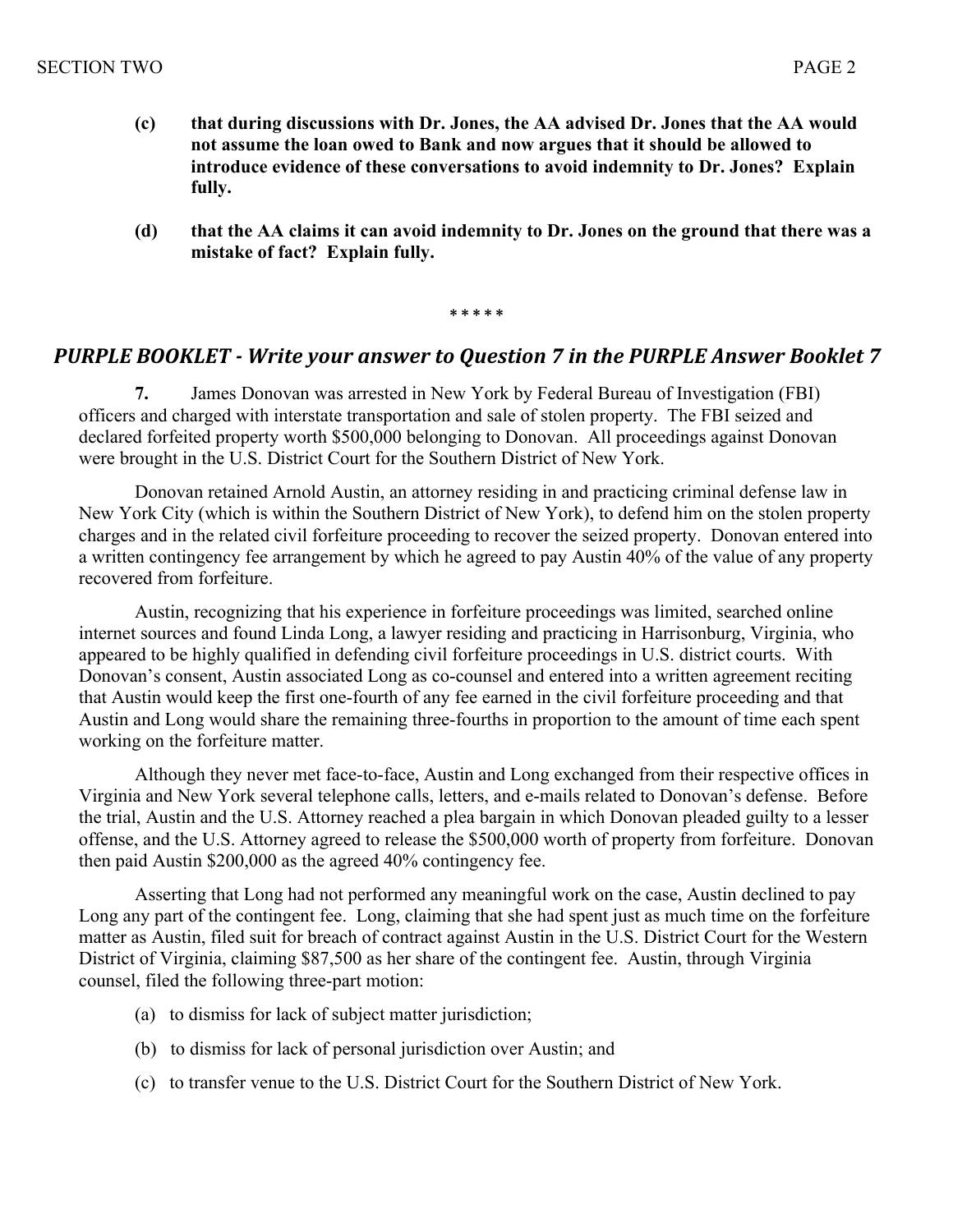Austin's supporting affidavit asserted that Long's efforts had not contributed to the settlement with the U.S. Attorney and that, in any event, the time spent by Long on the forfeiture matter was minimal.

In opposition to the motion, Long filed an affidavit describing the communications exchanged in the course of her association with Austin.

- **(a) How should the U.S. District Court for the Western District of Virginia rule on the motion to dismiss for lack of subject matter jurisdiction? Explain fully.**
- **(b) How should the U.S. District Court for the Western District of Virginia rule on the motion to dismiss for lack of personal jurisdiction over Austin? Explain fully.**
- **(c) How should the U.S. District Court for the Western District of Virginia rule on the motion to transfer venue to the U.S. District Court for the Southern District of New York? Explain fully.**

#### **\* \* \* \* \***

## GOLD BOOKLET - Write your answer to Question 8 in the GOLD Answer Booklet 8

**8.** While making his usual weekend rounds of yard sales, Paul purchased an antique chest at Susie's yard sale. The chest had been in Susie's living room in Norfolk, Virginia, and unbeknown to her, a few days before the sale, the housekeeper found a shoebox full of baseball cards on top of the chest and put them into one of the chest's drawers. The housekeeper forgot to tell Susie, so she was not aware that the cards were in the chest.

When Paul returned home, he unloaded the chest without opening it and placed the chest in his garage until he could refinish it. Some months later, when Paul decided to refinish the chest, he opened it and discovered the box full of old baseball cards, including six Babe Ruth cards dated 1939.

That evening, Paul met some friends for their weekly poker game and told them about the cards he had found in the chest. Colin, an avid baseball card collector, asked Paul if he had any idea how much the cards were worth. Paul guessed they had some value and told Colin that he thought he would have them appraised. Colin agreed that the cards might be valuable, but he said that baseball cards were really hard to value. Knowing that the Babe Ruth cards were very valuable, Colin offered to purchase three of them for \$1,000 each. Paul thought Colin was joking, but Colin found some paper and wrote the following:

I agree to purchase, and Paul agrees to sell to me three Babe Ruth baseball cards dated 1939 for the sum of \$1,000 each (total sale price of \$3,000). Paul will deliver the cards to me within three days. Paul acknowledges receipt of \$3,000 paid to him simultaneously with the signing of this agreement.

Paul and Colin both then signed and dated the paper and Colin gave Paul his personal check for \$3,000.

The next day, Paul had all the cards appraised and learned that the Babe Ruth cards were valued at \$100,000 each. The appraiser told Paul that he knew Colin because they were both avid baseball card collectors and expressed surprise that Colin had not told Paul the real value of the cards. Three days later,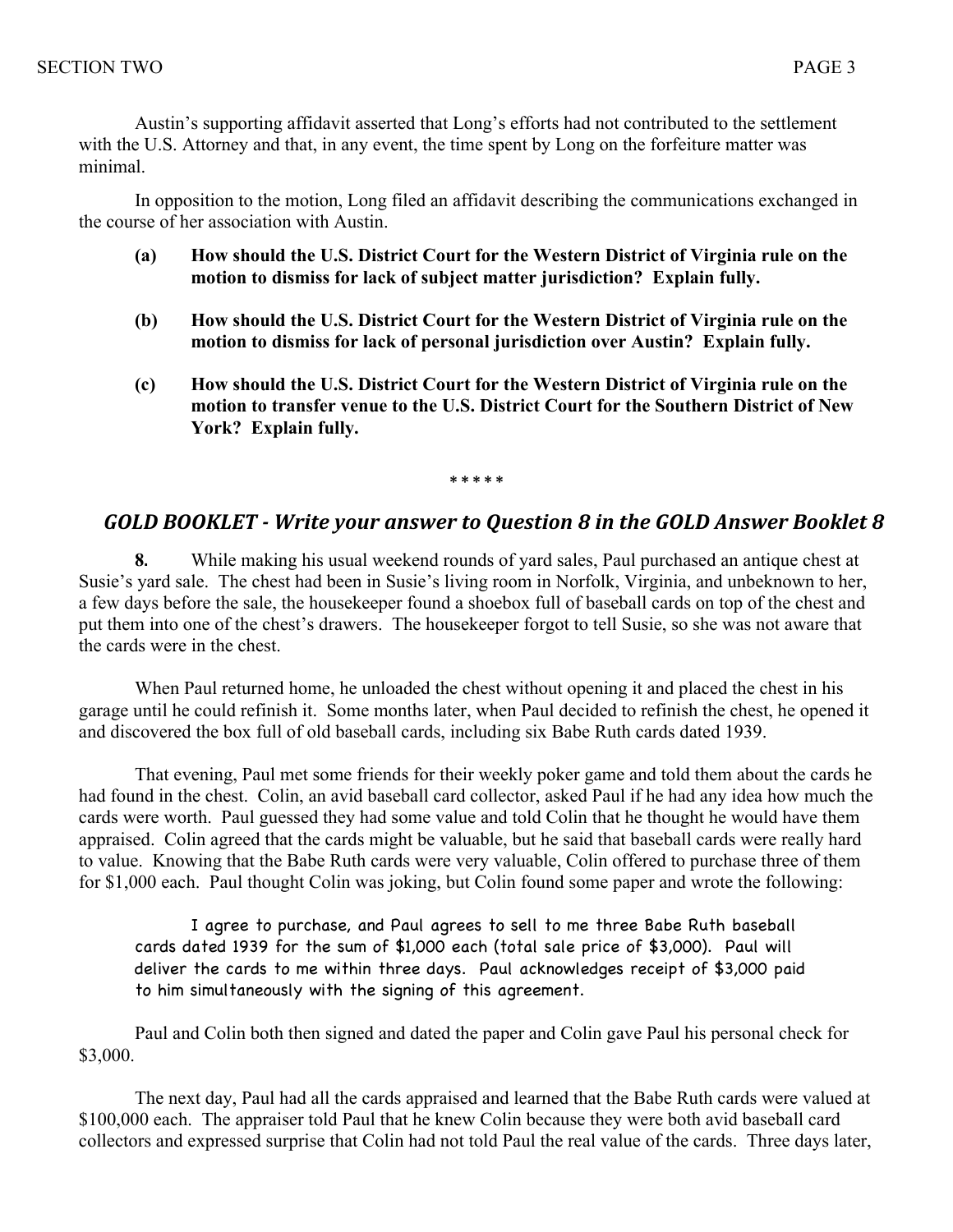Paul called Colin and told him that he had changed his mind and did not want to go through with the sale of the three Babe Ruth baseball cards to Colin. Colin demanded that Paul give him the three cards as the agreement contemplated.

Susie's husband was one of the friends at the poker game and heard Paul's story about his discovery of the baseball cards in the chest. He relayed the story to Susie, who immediately recalled the chest that she sold to Paul in her yard sale. Believing that the box of baseball cards was the collection given to her by her father that she had misplaced, Susie immediately called her attorney and asked him to take such legal action as necessary to get the cards returned to her.

Colin filed a lawsuit against Paul seeking specific performance of the contract for the sale of the three Babe Ruth cards. When Susie's attorney learned of Colin's suit, he recommended to Susie that she seek a temporary injunction prohibiting Paul from disposing of any of the baseball cards in his possession from the chest during the pendency of the action.

- **(a) What defenses should Paul raise to the prayer for specific performance and is he likely to succeed? Explain fully.**
- **(b) What procedure must Susie's attorney follow in order to seek an injunction in the lawsuit that Colin has filed against Paul? Explain fully.**
- **(c) What must Susie allege to support her suit for a temporary injunction and is she likely to succeed? Explain fully.**

\* \* \* \* \*

## **ORANGE BOOKLET** - Write your answer to Question 9 in the ORANGE Answer Booklet 9

**9.** Paul was a student at Lancaster High School, a public high school in Lancaster, Virginia. He was injured while attending school during physical education class. He filed a personal injury lawsuit in the Circuit Court of Lancaster County. Paul named the Lancaster County School Board and his physical education teacher, Mr. Davis, as defendants. Each party was sued under an allegation of negligence. Although Mr. Davis taught physical education at Lancaster High School, he was also employed by the Northern Neck Academy, a local private high school, to coach the Academy football team. Mr. Davis routinely recruited students at Lancaster High School to attend and play football at Northern Neck Academy.

One day during the physical education class at Lancaster High School, Mr. Davis divided the class into two groups, Group A and Group B. Paul was placed in Group B. Mr. Davis provided Group A with protective football equipment, but not Group B. He then told Group B to go to a corner of the school field and play whatever game they wanted. Thereafter, Mr. Davis devoted his attention to Group A, which included several players that Mr. Davis was recruiting for his private Academy team. Meanwhile, Group B, including Paul, decided to play tackle football. Paul was preparing to throw a pass when he was tackled from behind. The tackle caused him to suffer a compound fracture of his leg, which required extensive surgery.